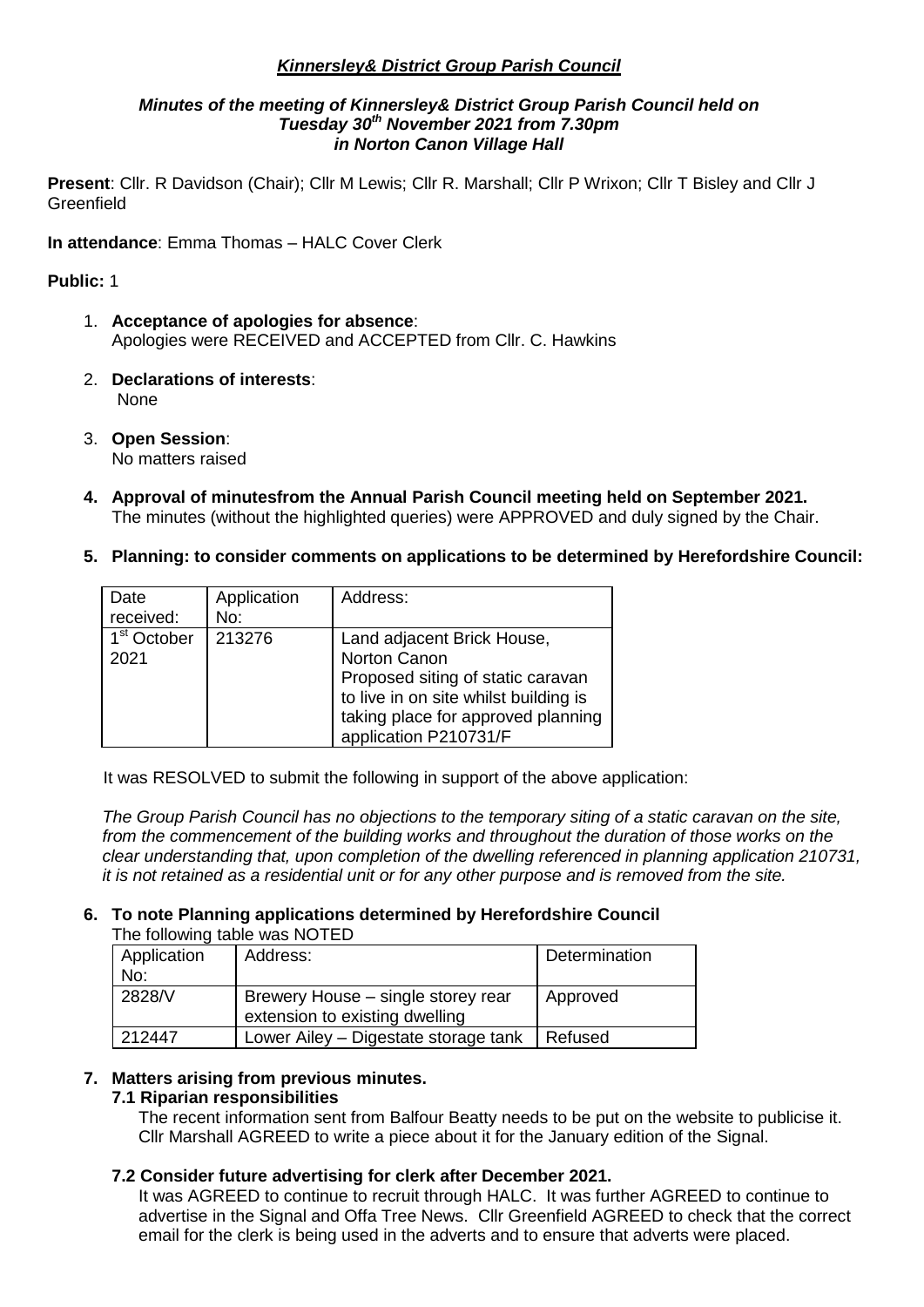## **7.3 Update from Cllr M Lewis ref: SIDs at Kinnersley install**

Cllr Lewis REPORTED that the SID was in situ and working. It will go to Almeley Parish Council on the  $20<sup>th</sup>$  December for a month and then come back to the other site following the rotational guidelines.

Cllr Lewis and Mr James Copsey were thanked for their efforts in installing the SID and pole**.** It was NOTED that a second battery or solar power may be neededto avoid any down time. Cllr Davidson to investigate costs.

### **7.4 Parish Council Website - Update from Cllr C Hawkins on new website**

 Cllr Hawkins was not present, so Cllr Bisley REPORTED that the website was now up and running. There are a couple of security issues to resolve. It appears to be simple to use and has a direct link to Herefordshire Council planning applications on it. Once it is fully operational the intention is to advertise it throughout the parishes. Cllrs Hawkins and Bisley are meeting shortly to complete any last tasks.

- **7.5.Trees & Queens Jubilee Celebrations - Clerk to advise if applications have been sent** It was NOTED that the applications had yet to be submitted. As no suitable area for planting has been found it was AGREED not to take this item any further.
- **7.6. Village Hall - update from Cllr C Thomas ref to NCVH £8 charge for meeting in carpark** It was AGREED to defer this item until Cllr Thomas is present.

### **7.7Community Email Initiative –**

It was REPORTED that they are unable to recruit an administrator &the initiative is not working

#### **8.Chairman's update on working groups**

#### **8.1 Update Letton Flood hub & potential Jarvis Flood funding**

It was REPORTED that the Letton Flood Hub had met with Andy Johnson the KDGPC's representative on the Jarvis Charity board of Trustees - he had decided not to put the draft proposal forward for further consideration. Instead, a new letter has been drafted & sent to all affected parishioners with a list of options that Jarvis may help with funding for. It was AGREED that the Letton Flood Hub was the best group to collate any information received from residents as this is a Working Group of the Parish Council. Any proposal requiring support from the Parish Council can then be considered at a future full council meeting.

Letton Parish: The Jarvis Trust also wants to hear from Letton residents on any other potential funding opportunities - particularly around health and wellbeing - in which Jarvis can support financially. Cllr R Davidson offered to support Letton/Jarvis in any community consultation next year.

#### **8.2 Norton Canon and Letton SIDs Assessment results.**

It was REPORTED that the Norton Canon SID assessment undertaken by Balfour Beatty does not support the siting of a SID in this area. There is some disagreement about how the data has been used to calculate this decision. The Chair has written to Balfour Beatty asking them to review the data received. Letton will receive the SID when installation is complete.

### **9. Ward Councillors Report**

Not present

### **10. Highways and Footpath Officer**

### **10.1 Update regarding the Footpaths Booklet**

It was REPORTED that the Group Parish Footpaths booklet has been updated. There have been several changes made. Quotes had been received for re-printing it. The best value quote was £249 for 400 copies. It was AGREED that the Parish Council should pay for this out of the Parish Plan budget. It was AGREED that Cllr. Marshall would write a few words about the Parish Council, to be printed on the inside cover of the booklet, at no extra cost. It was further AGREED that the booklet should be available for sale at a cost in the region of £3. It was AGREED that it may be necessary to purchase a few more copies than 400. It was AGREED that Cllr Marshall can determine how many the budget can afford. It was AGREED these should be printed before Spring.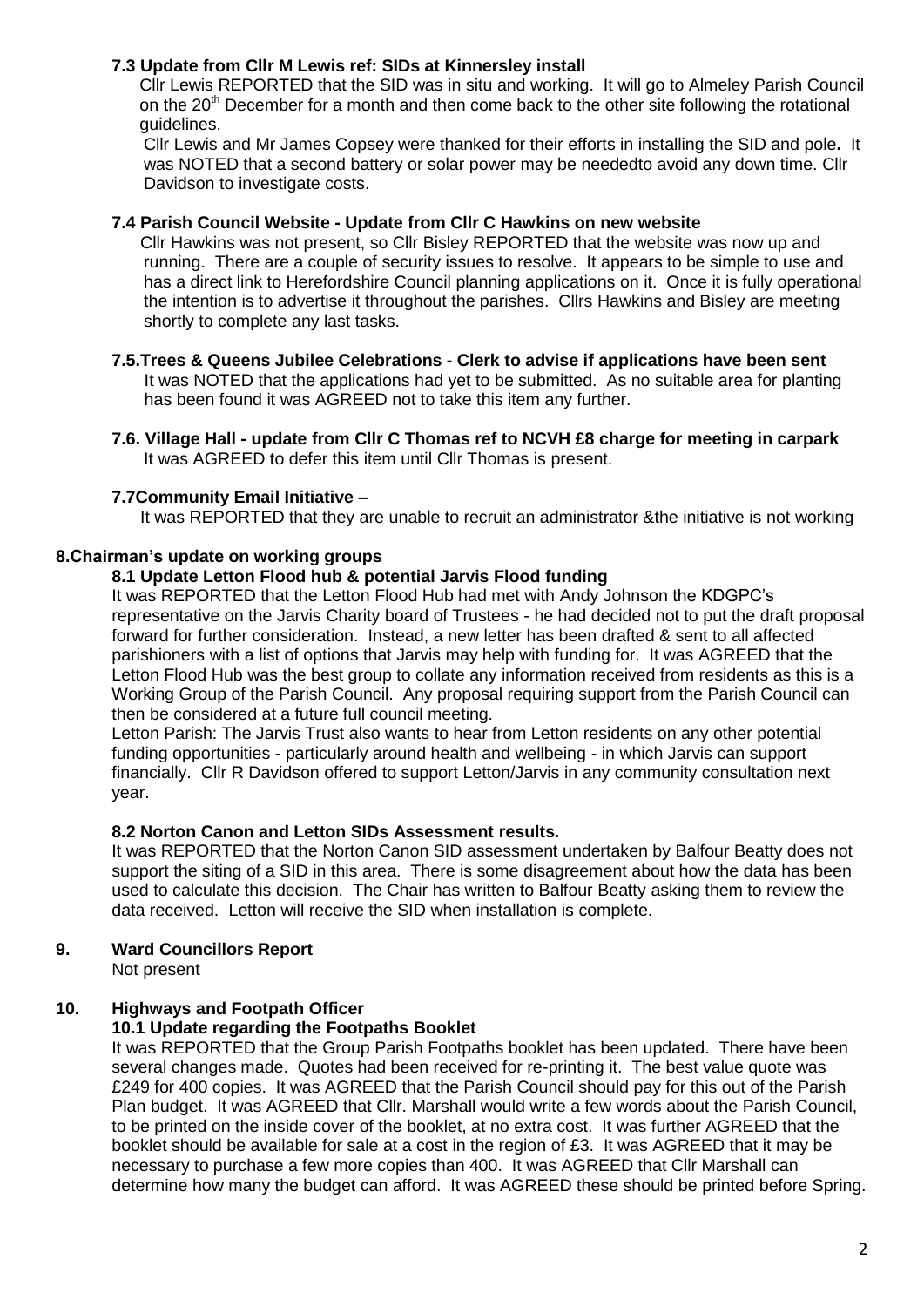## **10.2 Consider Highways issues for reporting**

The following issue was RAISED for reporting to Balfour Beatty

Following a vehicle collision with the fence, BBLP had been removed it and replaced with temporary plastic fencing. A permanent fix has yet to be carried out. Hurstley Lane half mile down from Church at the double bend opposite the wood on the side of the brook.

# **11. Finance:Current bank statement/schedule of payments circulated for November**

It was NOTED that the bank balance stands at £8660.56 on the  $29<sup>th</sup>$  November 2021

**11.1 To consider the Draft Precept 2021/22(circulated to members 19th Nov 2021).**

It was RESOLVED to submit the precept figure of £13,500 for 2022-23. A Band D property will therefore pay £1 per week.

|                          | 2021-2022     | 2022-2023       | 2022-2023            |  |
|--------------------------|---------------|-----------------|----------------------|--|
|                          | <b>Budget</b> | <b>Forecast</b> | <b>Comments</b>      |  |
| Income:                  |               |                 |                      |  |
| Precept                  | £6,500.00     | £13,500.00      |                      |  |
| <b>VAT</b>               |               | £250.00         |                      |  |
| TOTAL:                   |               | £13,750.00      |                      |  |
|                          |               |                 |                      |  |
| <b>Expenditure:</b>      |               |                 |                      |  |
| Clerks salary            | £1,810.00     | £5,500.00       |                      |  |
| New Clerk                | £1,100.00     | £0.00           |                      |  |
| Laptop/Printer           |               | £500.00         |                      |  |
| <b>PAYE</b>              | £0.00         | £0.00           |                      |  |
| Expenses/Mileage         | £220.00       | £240.00         |                      |  |
| ICO/Data                 | £35.00        | £35.00          |                      |  |
| Insurance                | £170.00       | £190.00         |                      |  |
| <b>SLCC</b>              | £65.00        | £65.00          |                      |  |
| <b>Hall Hire</b>         | £96.00        | £96.00          |                      |  |
| <b>Internal Audit</b>    | £90.00        | £90.00          |                      |  |
| <b>SID Contingencies</b> | £100.00       | £100.00         |                      |  |
| Training                 | £75.00        | £175.00         |                      |  |
| Lengthsman               | £2,686.00     | £2,686.00       |                      |  |
| Website                  | £200.00       | £700.00         |                      |  |
|                          |               |                 | To go to allocated   |  |
| <b>Election costs</b>    | £0.00         | £500.00         | reserves             |  |
| P3 footpaths             | £635.00       | £635.00         |                      |  |
|                          |               |                 | To go to allocated   |  |
| Asset depreciation       | £200.00       | £500.00         | reserves             |  |
| Tree warden              | £50.00        | £25.00          |                      |  |
| Hereford green net       | £50.00        | £0.00           |                      |  |
| <b>HALC</b> subscription |               | £400.00         |                      |  |
| Zoom                     |               | £0.00           |                      |  |
| Parish Plan              |               |                 |                      |  |
|                          |               |                 | To build unallocated |  |
| Reserves                 |               | £1000.00        | reserves             |  |

The following draft budget was APPROVED